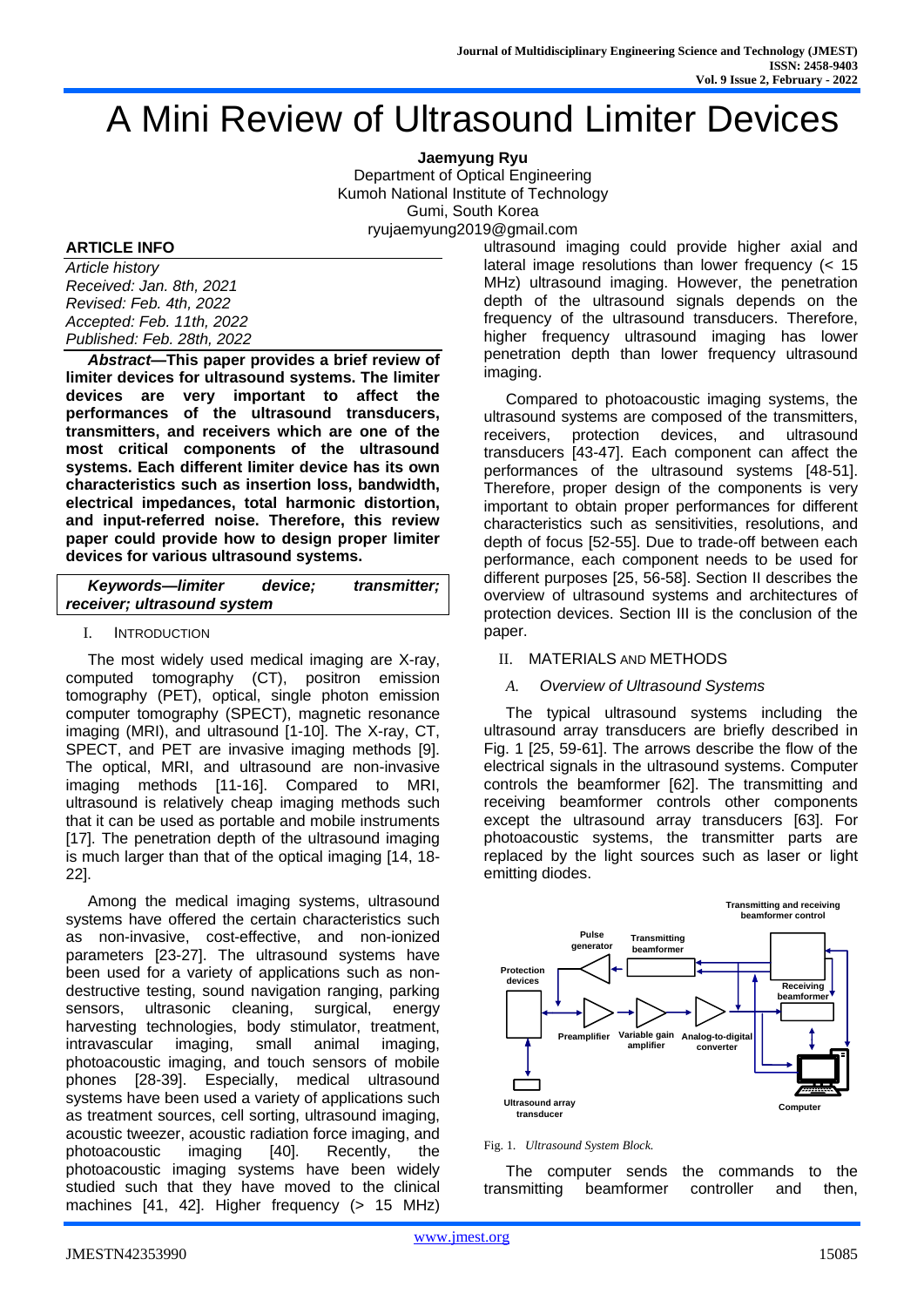transmitting beamformer sends the electronic pulse signals [64]. The pulse signals are amplified by the power amplifiers or pulse generators through the protection devices [65, 66]. The received echo signals from the ultrasound array transducers pass through the protection devices [67, 68]. The preamplifier, variable gain amplifier, and time-gain compensation amplifier amplifies the echo signals [69]. The analog to digital converter convert the analog echo signals into the digital echo signals [70, 71]. Through receiving beamformer, these signals are processed to display the image in the computer [72, 73]. As shown in Fig. 1, the protection devices are located between the power amplifiers, pulse generators, preamplifiers and ultrasound array transducers. Thus, we can conclude the limiter devices can affect the whole performances of the ultrasound systems.

## *B. Fundamental Theory of* Limiter *Device*

The protection device are composed of expander and limiter circuits [61]. The expander circuits are used to reduce the small ring down of the output signals of the pulse generator or power amplifiers because the ring down signals generated from the transmitters could generate the ring down of the electrical signals generated by ultrasound transducers [74]. The ring down of the signals reduces the axial resolution of the ultrasound systems. The limiter circuits are used to minimize the signal loss of the electrical signals generated by ultrasound transducers while they are also used to block the high voltage pulse signals generated from the pulse generators or power amplifiers when the ultrasound systems have one-side mode which shares the same paths between the transmission and reception [75]. The limiter devices have passive and active types. The passive limiter devices does not have external control powers to change the impedances of the devices. The active limiter devices have the external control powers. Next chapter will describe the design of the limiter devices.

## *C. Limiter Device Architecture*



Fig. 2. *Resistor circuit*.

Fig. 2 shows the resistor circuit. In-1 and Out-1 are the input and output ports of the resistor circuit. Therefore, high voltage pulse signals go into the limiter and reduce pulse signals to avoid going into the preamplifier. The resistor circuit is most fundamental limiter device so it has been widely used and very easy to be implemented [76]. The resistor circuit is

composed of a series 50-Ω resistor and parallel dualside diode connected to ground port [77]. A 50-Ω resistor is used because the ultrasound transducer is originally designed to have 50-Ω impedance at center frequency [78]. The dual-side diode has different polarity such that positive and negative pulse signals could go to the ground via parallel dual-side diode [79]. Therefore, the preamplifier could be avoided from the high voltage pulse signals.

However, this circuit could reduce the bandwidth of the limiter devices such that insertion loss at high frequency operation could be increased [80]. Therefore, it is not suitable for high frequency ultrasound system. A 50-Ω resistor could increase input referred noise at high frequency operation [81-83]. As a result of that, the resistor circuit is not suitable for high frequency ultrasound systems. However, they can be useful for portable ultrasound systems because of limited hardware capacity.

Fig. 3 shows the bridge circuit which is widely used in the ultrasound commercial machines. In-2 and Out-2 are the input and output ports of the bridge circuit. The typical bridge circuit is composed of a bridge diode architecture and parallel dual-side diode connected to ground port with two capacitors and external control power units connected to beamformer controller. As shown in Fig. 3, the bridge diode is controlled by external control power. Thus, they have low impedances when echo signals are received but high impedances when pulse signals are received [84]. The external control powers need to be controlled by the transmitting/receiving beamformer controller to distinguish the transmission and reception periods [85]. Otherwise, the pulse and echo signals could be merged. Thus, it generates mixed pulse and echo signals, thus possibly breaking the ultrasound systems.



#### Fig. 3. *Bridge circuit.*

Additionally, external noise signals could go into the bridge diodes and reach into the ultrasound transducers or preamplifiers. Therefore, it could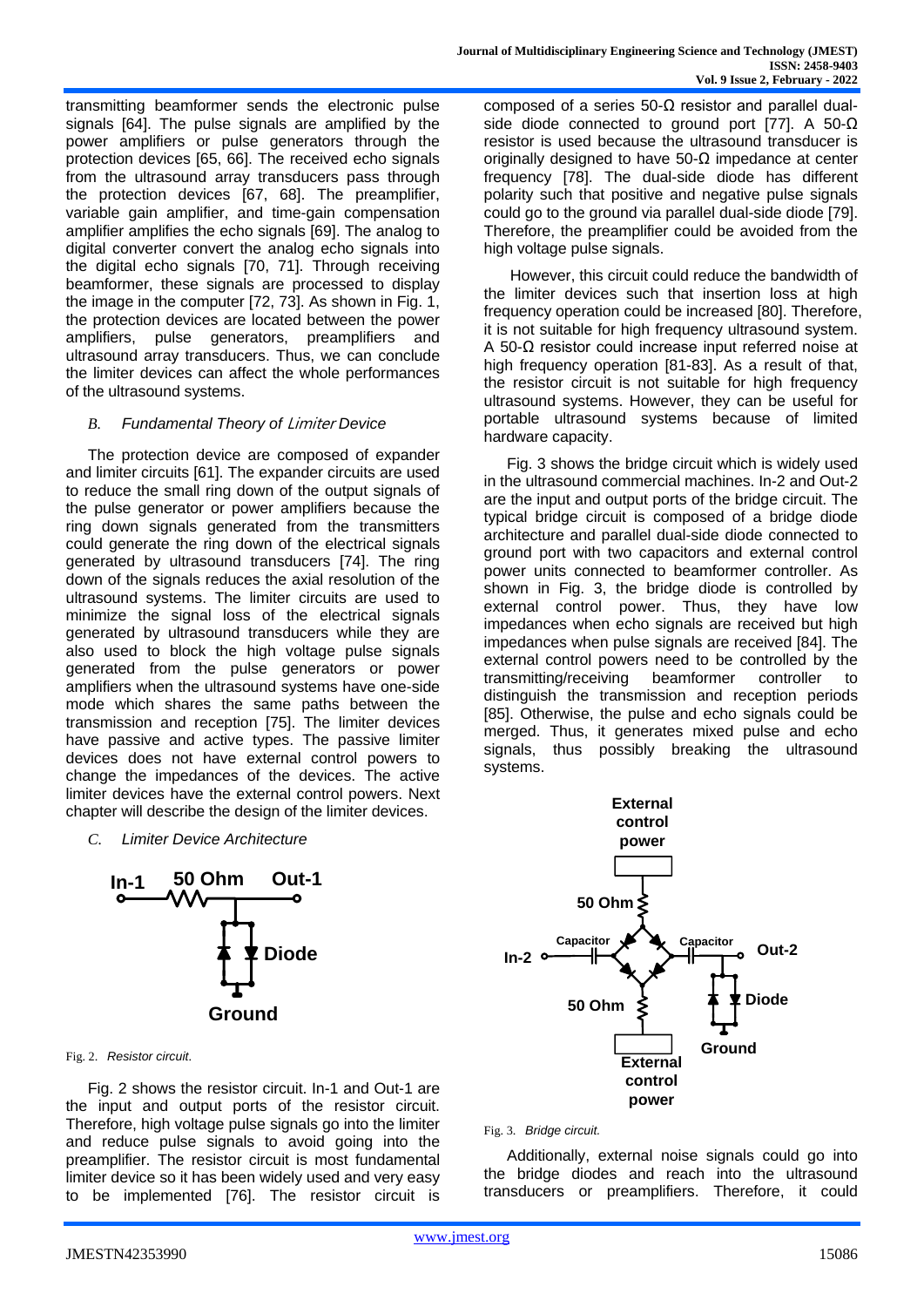increase the input referred noises of the ultrasound systems. Otherwise, the regulated power supply needs to be used for bridge circuit. As a result of that, this method could increase the size of the ultrasound systems. However, the external control power units are useful to reduce the ring down generated from the ultrasound transducers [86]. The external control power units generate the opposite signals to block the input signals into the preamplifier. Longer ring down can deteriorate the axial resolution of the ultrasound systems.

Fig. 4 shows the MOSFET circuit. As shown in the MOSFET circuit which is composed of several series n-channel MOSFET and parallel dual-side diode are supposed to be connected to ground port. In-3 and Out-3 are the input and output ports of the MOSFET circuit.



#### Fig. 4. *MOSFET circuit.*

The metal-oxide-MOSFET circuit has series MOSFET and parallel dual-side diode connected to ground port. The MOSFET device itself has low impedances such that it provides low insertions loss with low input referred noise [77]. The bandwidth depends on the MOSFET device which has some burden to reduce the high volte pulse [87, 88]. However, the MOSFET circuit is useful for high frequency ultrasound systems due to low impedances of the MOSFET devices [77, 86, 89].

# *D. Evaluation method of limiter devices*

The passive limiter devices are resistor and MOSFET circuits and active limiter device is bridge circuit. The limiter circuits need to be used to block high voltage pulse signals generated from pulse generators or power amplifiers controlled by beamformer. However, each different limiter circuit has its own advantages and disadvantages for insertion loss, bandwidth, electrical impedances, total harmonic distortions, and input referred noise. Therefore, circuit or system designer need to be considered for these kinds of characteristics to optimize the ultrasound system performances. Therefore, several performance parameters need to be measured before integration with ultrasound transducers.

To evaluate the performances of the limiter circuits, several performances need to be measured. The insertion loss can be obtained by the output signal with limiter devices and the output signal without limiter devices. The insertion loss performances need to be measured with respect to the different voltage and frequency ranges. The bandwidth can be estimated from the insertion loss versus frequency. Wide bandwidth is desirable since the ultrasound transducer devices are wide band devices. The total harmonic distortion can be calculated by several harmonic distortion amplitudes and fundamental signal amplitudes [90]. Lower total harmonic distortions are highly desirable for ultrasound harmonic imaging. Input referred noise of the passive type limiter can be directly obtained by the insertion loss of the limiter. The input referred noise of the active type limiter need to be tested using spectrum analyzer or noise analyzer instruments. The electrical impedances of the limiter devices could be easily measured using impedance analyzer machines.

Finally, the pulse-echo evaluation method needs to be obtained since the pulse-echo evaluation system is a kind of basic ultrasound machine. Using the pulseecho evaluation method, the performance of insertion loss, total harmonic distortions, and bandwidths of the ultrasound transducers or other electronic components like limiter devices could be estimated. In addition, ultrasound biomicroscopy is another method to obtain the ultrasound image. Therefore, axial and later **Diode** resolutions of the ultrasound components could be evaluated.

## III. CONCLUSION

Among the medical imaging systems, ultrasound systems are cost-effective, non-ionized, and noninvasive. Therefore, ultrasound systems have been widely used for a variety of applications such as photoacoustic, treatment, cell sorting, and imaging systems. In the ultrasound systems, the limiter devices are located between the ultrasound transducers, pulse generators, and preamplifiers. The limiter devices are composed of the expander and limiters. The performances of the limiters are crucial for entire ultrasound systems. Therefore, the limiter devices are reviewed for proper ultrasound system design.

Each limiter device has its own characteristics such as insertion loss, bandwidths, total harmonic distortions, electrical impedances, and input referred noises. To obtain the performances of the ultrasound systems such as sensitivity, image resolution, and focal depth, proper limiter devices need to be considered with ultrasound array transducers. The limiter devices are resistor, bridge, and MOSFET type devices. Among the limiter devices, the resistor device is very simple circuit such that it is useful for array transducer for low frequency operation. The MOSFET device is useful for high frequency operation because the device has low impedance. For low-frequency ultrasound array systems with high sensitivity, resistor device is preferable. The ultrasound systems which has long ring down is preferable to use bridge circuit because external control power units can reduce the ring down, thus improving the axial resolution of the ultrasound systems. For high frequency ultrasound single systems with low sensitivity, the MOSFET device is desirable because of low insertion loss at high frequency operation.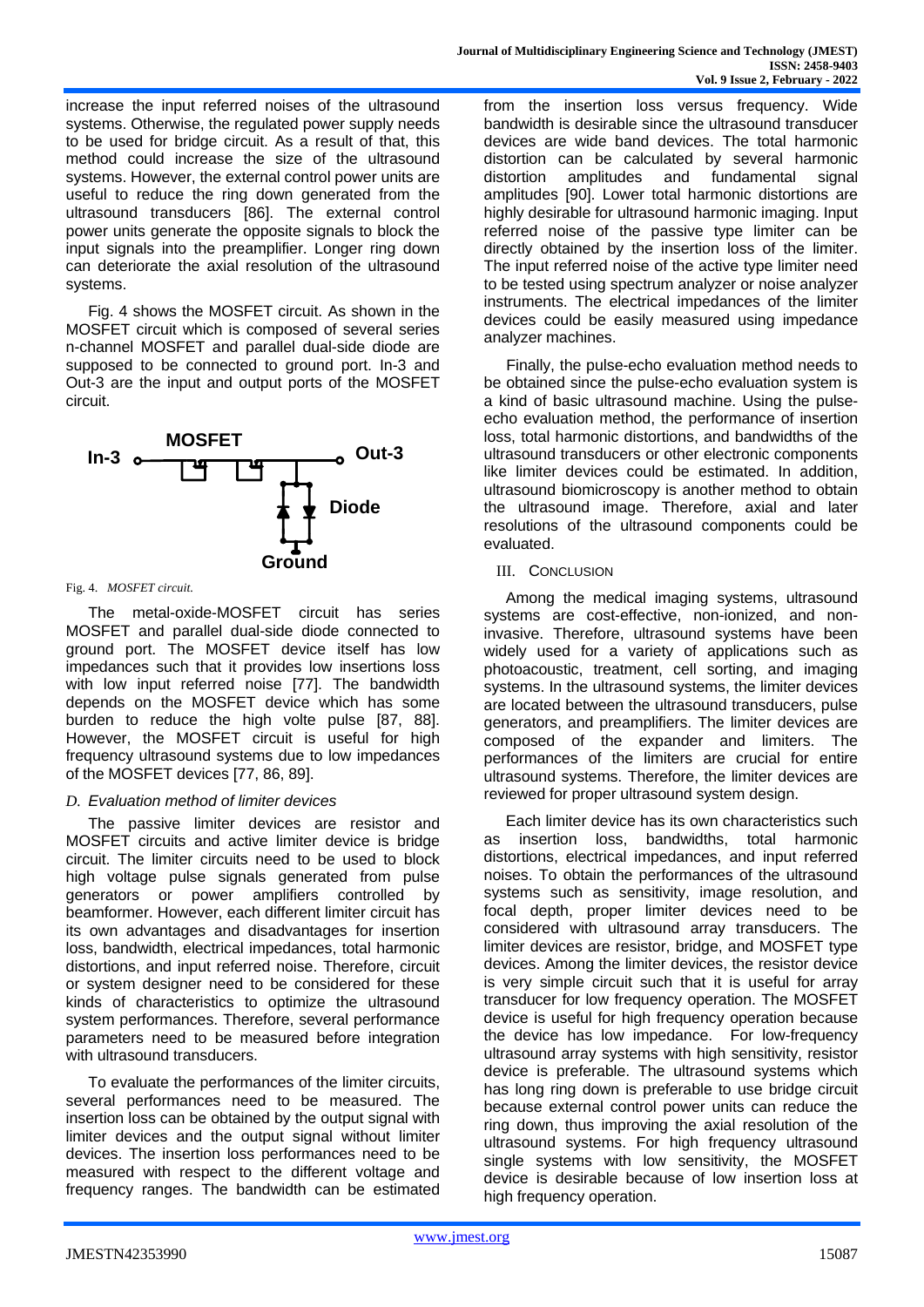## **Acknowledgment**

This research was supported by Kumoh National Institute of Technology (202001520001).

- [1] W. R. Hendee and E. R. Ritenour, *Medical Imaging Physics*. Hoboken, NJ, USA: John Wiley & Sons, 2003.
- [2] H. Choi, J. M. Ryu, and J. H. Kim, "Tolerance Analysis of Focus-adjustable Head-mounted Displays," *Curr. Op. Photon,* vol. 1, no. 5, pp. 474-490, 2017.
- [3] P. Strojnik and P. H. Peckham, *The Biomedical Engineering Handbook*. Boca Raton, FL, USA: CRC Press, 2000.
- [4] H. Choi, J. Ryu, and C. Yoon, "Development of novel adjustable focus head mount display for concurrent image-guided treatment applications," *Comput. Assisted Surg.,* vol. 22, no. sup1, pp. 163- 169, 2017.
- [5] H. Choi, S. Kim, J. Kim, and J.-M. Ryu, "Development of an Omnidirectional Optical System Based Photoacoustic Instrumentation," *J. Med. Imaging Health Inf.,* vol. 8, no. 1, pp. 20-27, 2018.
- [6] M. Cho, K.-t. Lim, H. Kim, J.-y. Yeom, J. Kim, C. Lee, H. Choi, and G. Cho, "A design of a valid signal selecting and position decoding ASIC for PET using silicon photomultipliers," *J. Instrum.,*  vol. 12, no. 01, p. C01089, 2017.
- [7] H. Riaz, J. Park, H. Choi, H. Kim, and J. Kim, "Deep and Densely Connected Networks for Classification of Diabetic Retinopathy," *Diagnostics,* vol. 10, no. 1, p. 24, 2020.
- [8] M. N. Ullah, C. Park, E. Pratiwi, C. Kim, H. Choi, and J.-Y. Yeom, "A new positron-gamma discriminating phoswich detector based on wavelength discrimination (WLD)," *Nucl. Instrum. Methods Phys. Res., Sect. A,* vol. 946, p. 162631, 2019.
- [9] M. Ullah, E. Pratiwi, J. Park, K. Lee, H. Choi, and J. Yeom, "Wavelength discrimination (WLD) TOF-PET detector with DOI information," *Phys. Med. Biol.,* vol. 65, no. 5, p. 055003, 2019.
- [10] S. Chee, J. Ryu, and H. Choi, "New Optical Design Method of Floating Type Collimator for Microscopic Camera Inspection," *Applied Sciences,* vol. 11, no. 13, p. 6203, 2021.
- [11] P. Beard, "Biomedical photoacoustic imaging," *Interface Focus,* vol. 1, no. 4, pp. 602-631, 2011.
- [12] H. Choi, J. Ryu, and J.-Y. Yeom, "A Costeffective Light Emitting Diode-acoustic System for Preclinical Ocular Applications," *Curr. Op. Photon,* vol. 2, no. 1, pp. 59-68, 2018.
- [13] H. Choi and J. Ryu, "Design of Wide Angle and Large Aperture Optical System with Inner Focus for Compact System Camera Applications," *Appl. Sci.,* vol. 10, no. 1, p. 179, 2019.
- [14] K. M. Kim, S.-H. Choe, J.-M. Ryu, and H. Choi, "Computation of Analytical Zoom Locus Using Padé Approximation," *Mathematics,* vol. 8, no. 4, p. 581, 2020.
- [15] S. H. Seo, J. M. Ryu, and H. Choi, "Focus-Adjustable Head Mounted Display with Off-Axis

#### **REFERENCES**

System," *Applied Sciences,* vol. 10, no. 21, p. 7931, 2020.

- [16] H. Choi, S.-w. Choe, and J. Ryu, "Optical Design of a Novel Collimator System with a Variable Virtual-Object Distance for an Inspection Instrument of Mobile Phone Camera Optics," *Applied Sciences,* vol. 11, no. 8, p. 3350, 2021.
- [17] H. Choi, C. Yoon, and S.-H. Shin, "Development of a Novel Image Compression Algorithm for Point-of-Care Ultrasound Applications," *J. Med. Imaging Health Inf.,* vol. 8, no. 7, pp. 1526-1531, 2018.
- [18] S.-H. Shin, W. Sok Yoo, and H. Choi, "Development of modified RSA algorithm using fixed mersenne prime numbers for medical ultrasound imaging instrumentation," *Comput. Assisted Surg.,* pp. 1-6, 08/14 2019.
- [19] H. Choi, J.-Y. Jo, and J.-M. Ryu, "A Novel Focal Length Measurement Method for Center-Obstructed Omni-Directional Reflective Optical Systems," *Appl. Sci.,* vol. 9, no. 11, p. 2350, 2019.
- [20] K. You and H. Choi, "Inter-Stage Output Voltage Amplitude Improvement Circuit Integrated with Class-B Transmit Voltage Amplifier for Mobile Ultrasound Machines," *Sensors,* vol. 20, no. 21, p. 6244, 2020.
- [21] M. N. Ullah, Y. Park, G. B. Kim, C. Kim, C. Park, H. Choi, and J.-Y. Yeom, "Simultaneous Acquisition of Ultrasound and Gamma Signals with a Single-Channel Readout," *Sensors,* vol. 21, no. 4, p. 1048, 2021.
- [22] R. B. A. Zawawi, H. Choi, and J. Kim, "High-PSRR Wide-Range Supply-Independent CMOS Voltage Reference for Retinal Prosthetic Systems," *Electronics,* vol. 9, no. 12, p. 2028, 2020.
- [23] C. R. Hill, J. C. Bamber, and G. t. Haar, *Physical Principles of Medical Ultrasonics*. Hoboken, NJ, USA: Wiley Online Library, 2004.
- [24] S.-W. Choe, K. Park, C. Park, J. Ryu, and H. Choi, "Combinational light emitting diode-high frequency focused ultrasound treatment for HeLa cell," *Comput. Assisted Surg.,* vol. 22, no. S1, pp. 79-85, 2017.
- [25] K. You, S.-H. Kim, and H. Choi, "A Class-J Power Amplifier Implementation for Ultrasound Device Applications," *Sensors,* vol. 20, no. 8, p. 2273, 2020.
- [26] K. Kim and H. Choi, "Novel Bandwidth Expander Supported Power Amplifier for Wideband Ultrasound Transducer Devices," *Sensors,* vol. 21, no. 7, p. 2356, 2021.
- [27] K. Kim and H. Choi, "High-efficiency highvoltage class F amplifier for high-frequency wireless ultrasound systems," *PLOS ONE,* vol. 16, no. 3, p. e0249034, 2021.
- [28] H. Choi, X. Li, S.-T. Lau, C. Hu, Q. Zhou, and K. K. Shung, "Development of Integrated Preamplifier for High-Frequency Ultrasonic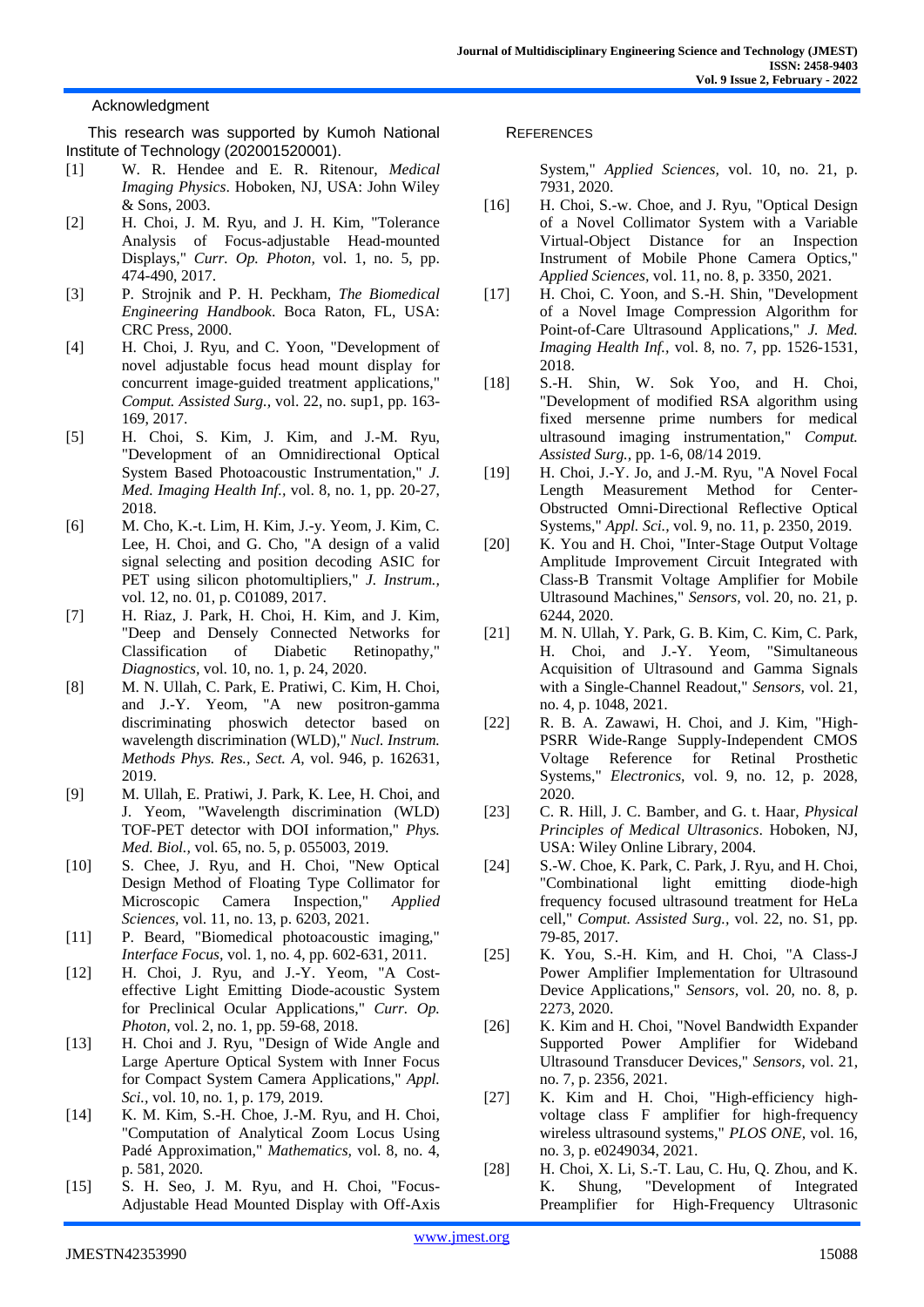Transducers and Low-Power Handheld Receiver," *IEEE Trans. Ultrason. Ferroelectr. Freq. Control,*  vol. 58, no. 12, pp. 2646-2658, 2011.

- [29] Q. Weibao, Y. Yanyan, T. Fu Keung, and S. Lei, "A multifunctional, reconfigurable pulse generator for high-frequency ultrasound imaging," *IEEE Trans. Ultrason. Ferroelectr. Freq. Control,* vol. 59, no. 7, pp. 1558-1567, 2012.
- [30] B. Zhu, Y. Zhu, J. Yang, J. Ou-Yang, X. Yang, Y. Li, and W. Wei, "New potassium sodium niobate single crystal with thickness-independent highperformance for photoacoustic angiography of atherosclerotic lesion," *Sci. Rep.,* vol. 6, p. 39679, 2016.
- [31] H. Choi, H. Jung, and K. K. Shung, "Power Amplifier Linearizer for High Frequency Medical Ultrasound Applications," *J. Med. Biol. Eng.,* pp. 1-10, 2015.
- [32] T. Zhang, J. Ou-Yang, X. Yang, W. Wei, and B. Zhu, "High Performance KNN-Based Single Crystal Thick Film for Ultrasound Application," *Electron. Mater. Lett.,* vol. 15, no. 1, pp. 1-6, 2019.
- [33] H. Choi, M. Kim, T. Cumins, J. Hwang, and K. Shung, "Power MOSFET-diode-based limiter for high frequency ultrasound systems," *Ultrason. Imaging,* vol. 37, no. 1, pp. NP1-NP1, 2015.
- [34] B. Zhu, J. Xu, Y. Li, T. Wang, K. Xiong, C. Lee, X. Yang, M. Shiiba, S. Takeuchi, and Q. Zhou, "Micro-particle manipulation by single beam acoustic tweezers based on hydrothermal PZT thick film," *AIP Adv.,* vol. 6, no. 3, p. 035102, 2016.
- [35] H. Choi, J. Ryu, and J. Kim, "A Novel Fisheye-Lens-Based Photoacoustic System," *Sensors,* vol. 16, no. 12, p. 2185, 2016.
- [36] S.-H. Shin, W.-S. Yoo, and H. Choi, "Development of Public Key Cryptographic Algorithm Using Matrix Pattern for Tele-Ultrasound Applications," *Mathematics,* vol. 7, no. 8, p. 752, 2019.
- [37] H. Choi, J.-M. Ryu, and S.-w. Choe, "A novel therapeutic instrument using an ultrasound-lightemitting diode with an adjustable telephoto lens for suppression of tumor cell proliferation," *Measurement,* vol. 147, p. 106865, 2019.
- [38] J. Kim, K. Kim, S.-H. Choe, and H. Choi, "Development of an Accurate Resonant Frequency Controlled Wire Ultrasound Surgical Instrument," *Sensors,* vol. 20, no. 11, p. 3059, 2020.
- [39] J. Kim, K. You, S.-H. Choe, and H. Choi, "Wireless Ultrasound Surgical System with Enhanced Power and Amplitude Performances," *Sensors,* vol. 20, no. 15, p. 4165, 2020.
- [40] U. Jung and H. Choi, "Active echo signals and image optimization techniques via software filter correction of ultrasound system," *Applied Acoustics,* vol. 188, p. 108519, 2022.
- [41] W. Xia, M. Kuniyil Ajith Singh, E. Maneas, N. Sato, Y. Shigeta, T. Agano, S. Ourselin, S. J West, and A. E Desjardins, "Handheld real-time LEDbased photoacoustic and ultrasound imaging

system for accurate visualization of clinical metal needles and superficial vasculature to guide minimally invasive procedures," *Sensors,* vol. 18, no. 5, p. 1394, 2018.

- [42] S.-H. Shin and H. Choi, "Image Formation Technique Using Advanced Matrix Pattern in Fourier Transform for Medical Ultrasound Machine," *J. Med. Imaging. Health. Inf.,* vol. 9, no. 9, pp. 1950-1954, 2019.
- [43] H. Choi, M. Qian, M. G. Kim, H. Zheng, H. K. Choi, B. Zhang, and K. K. Shung, "Analog Wideband Receiver Architecture for High Frequency Ultrasound Instrumentation," *J. Med. Imaging Health Inf.,* vol. 6, no. 1, pp. 47-52, 2016.
- [44] W. Qiu, Y. Yu, H. R. Chabok, C. Liu, F. K. Tsang, Q. Zhou, K. K. Shung, H. Zheng, and L. Sun, "A Flexible Annular-Array Imaging Platform for Micro-Ultrasound," *IEEE Trans. Ultrason. Ferroelectr. Freq. Control,* vol. 60, no. 1, pp. 178- 186, 2013.
- [45] H. Choi and J.-M. Ryu, "Photo-Acoustic Applications Using a Highly Focused Macro Lens," *J. Med. Imaging Health Inf.,* vol. 7, no. 1, pp. 25-29, 2017.
- [46] S.-w. Choe and H. Choi, "Suppression Technique of HeLa Cell Proliferation Using Ultrasonic Power Amplifiers Integrated with a Series-Diode Linearizer," *Sensors,* vol. 18, no. 12, p. 4248, 2018.
- [47] H. Choi, Y. J. Ju, J. H. Jo, and J.-M. Ryu, "Chromatic aberration free reflective mirror-based optical system design for multispectral photoacoustic instruments," *Technol. Health Care,*  vol. 27, no. S1, pp. 397-406, 2019.
- [48] H. Choi, P. C. Woo, J.-Y. Yeom, and C. Yoon, "Power MOSFET Linearizer of a High-Voltage Power Amplifier for High-Frequency Pulse-Echo Instrumentation," *Sensors,* vol. 17, no. 4, p. 764, 2017.
- [49] J. J. Jeong and H. Choi, "An impedance measurement system for piezoelectric array element transducers," *Measurement,* vol. 97, pp. 138-144, 2017.
- [50] H. Choi and S.-w. Choe, "Therapeutic Effect Enhancement by Dual-bias High-voltage Circuit of Transmit Amplifier for Immersion Ultrasound Transducer Applications," *Sensors,* vol. 18, no. 12, p. 4210, 2018.
- [51] H. Choi, J.-M. Ryu, and J.-Y. Yeom, "Development of a Double-Gauss Lens Based Setup for Optoacoustic Applications," *Sensors,*  vol. 17, no. 3, p. 496, 2017.
- [52] H. Choi, J. J. Jeong, and J. Kim, "Development of an Estimation Instrument of Acoustic Lens Properties for Medical Ultrasound Transducers," *J. Healthcare Eng.,* no. Sup1, p. 7, 2017.
- [53] H. Choi and S.-w. Choe, "Acoustic Stimulation by Shunt-Diode Pre-Linearizer Using Very High Frequency Piezoelectric Transducer for Cancer Therapeutics," *Sensors,* vol. 19, no. 2, p. 357, 2019.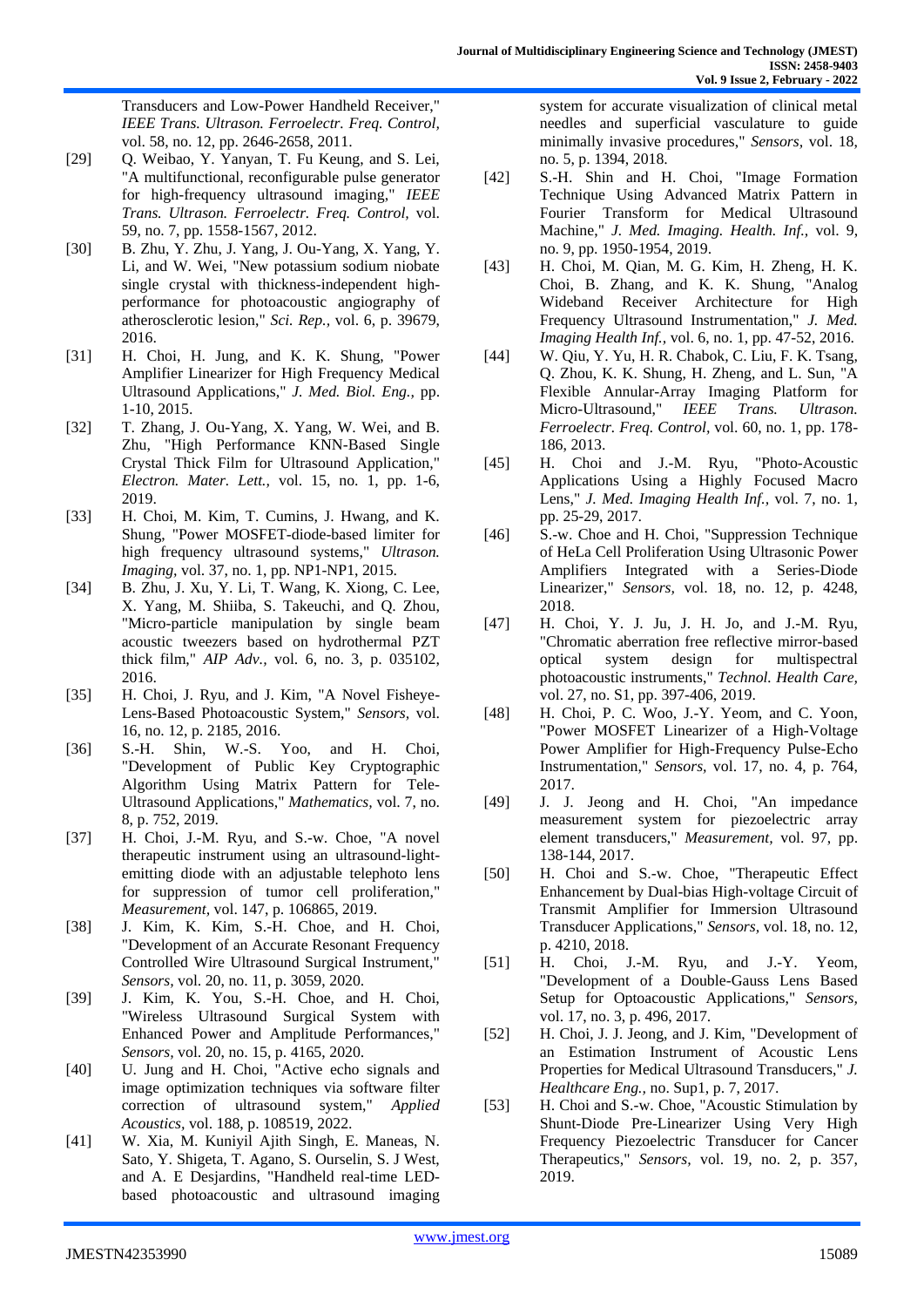- [54] H. Choi, S.-w. Choe, and J.-M. Ryu, "A Macro Lens-Based Optical System Design for Phototherapeutic Instrumentation," *Sensors,* vol. 19, no. 24, p. 5427, 2019.
- [55] J. Yun, H. Choi, and J. Kim, "Low-noise widebandwidth DNA readout instrument for nanopore applications," *Electron. Lett.,* vol. 53, no. 11, pp. 706-708, 2017.
- [56] H. Choi, J. Jo, J.-M. Ryu, and J.-Y. Yeom, "Ultrawide-angle optical system design for lightemitting-diode-based ophthalmology and dermatology applications," *Technol. Health Care,*  vol. 27, no. S1, pp. 133-142, 2019.
- [57] J. M. Daniels and R. A. Hoppmann, *Practical Point-of-care Medical Ultrasound*. New York, NJ, USA: Springer, 2016.
- [58] H. Kang, H. Choi, and J. Kim, "Ambient Light Rejection Integrated Circuit for Autonomous Adaptation on a Sub-Retinal Prosthetic System," *Sensors,* vol. 21, no. 16, p. 5638, 2021.
- [59] T.L.Szabo, *Diagnostic Ultrasound Imaging: Inside Out*. London, UK: Elsevier Academic Press, 2013.
- [60] H. Choi, "Stacked Transistor Bias Circuit of Class-B Amplifier for Portable Ultrasound Systems," *Sensors,* vol. 19, no. 23, p. 5252, 2019.
- [61] K. You and H. Choi, "Wide Bandwidth Class-S Power Amplifiers for Ultrasonic Devices," *Sensors,* vol. 20, no. 1, p. 290, 2020.
- [62] K. Kim and H. Choi, "A New Approach to Power Efficiency Improvement of Ultrasonic Transmitters via a Dynamic Bias Technique," *Sensors,* vol. 21, no. 8, p. 2795, 2021.
- [63] J. Kim, K. S. Kim, and H. Choi, "Development of a low-cost six-axis alignment instrument for flexible 2D and 3D ultrasonic probes," (in eng), *Technol. Health Care,* vol. 29, no. S1, pp. 77-84, 2021.
- [64] G. Li, W. Qiu, Z. Zhang, Q. Jiang, M. Su, R. Cai, Y. Li, F. Cai, Z. Deng, and D. Xu, "Noninvasive Ultrasonic Neuromodulation in Freely Moving Mice," *IEEE Trans. Biomed. Eng.,* vol. 66, no. 1, 2018.
- [65] H. Choi, C. Park, J. Kim, and H. Jung, "Bias-Voltage Stabilizer for HVHF Amplifiers in VHF Pulse-Echo Measurement Systems," *Sensors,* vol. 17, no. 10, p. 2425, 2017.
- [66] Z. He, "Optimization of acoustic emitted field of transducer array for ultrasound imaging," *Bio-Med. Mater. Eng.,* vol. 24, no. 1, p. 1201, 2014.
- [67] H. Choi, "Class-C Linearized Amplifier for Portable Ultrasound Instruments," *Sensors,* vol. 19, no. 4, p. 898, 2019.
- [68] Y. Ma, Y. Yang, Z. He, K. Yang, C. Sun, and Y. Wang, "Theoretical and practical solutions for high-order superdirectivity of circular sensor arrays," *IEEE Trans. Ind. Electron.,* vol. 60, no. 1, pp. 203-209, 2013.
- [69] H. Choi, J.-Y. Yeom, and J.-M. Ryu, "Development of a Multiwavelength Visible-Range-Supported Opto–Ultrasound Instrument Using a Light-Emitting Diode and Ultrasound

Transducer," *Sensors,* vol. 18, no. 10, p. 3324, 2018.

- [70] P. Sun, Q. Zhou, B. Zhu, D. Wu, C. Hu, J. M. Cannata, J. Tian, P. Han, G. Wang, and K. K. Shung, "Design and fabrication of PIN-PMN-PT single-crystal high-frequency ultrasound transducers," *IEEE Trans. Ultrason. Ferroelectr. Freq. Control,* vol. 56, no. 12, pp. 2760-2763, 2009.
- [71] H. Choi, "Development of negative-group-delay circuit for high-frequency ultrasonic transducer applications," *Sens. Actuators, A,* vol. 299, p. 111616, 2019.
- [72] Z. He, F. Zheng, Y. Ma, H. H. Kim, Q. Zhou, and K. K. Shung, "A sidelobe suppressing near-field beamforming approach for ultrasound array imaging," *J. Acoust. Soc. Am.,* vol. 137, no. 5, pp. 2785-2790, 2015.
- [73] H. Choi, "Development of a Class-C Power Amplifier with Diode Expander Architecture for Point-of-Care Ultrasound Systems," *Micromachines,* vol. 10, no. 10, p. 697, 2019.
- [74] H. Choi, C. Yoon, and J.-Y. Yeom, "A Wideband High-Voltage Power Amplifier Post-Linearizer for Medical Ultrasound Transducers," *Appl. Sci.,* vol. 7, no. 4, p. 354, 2017.
- [75] H. Choi, "Prelinearized Class-B Power Amplifier for Piezoelectric Transducers and Portable Ultrasound Systems," *Sensors,* vol. 19, no. 2, p. 287, 2019.
- [76] H. Choi, H.-C. Yang, and K. K. Shung, "Bipolarpower-transistor-based limiter for high frequency ultrasound imaging systems," *Ultrasonics,* vol. 54, no. 3, pp. 754-758, 2014.
- [77] J. Camacho and C. Fritsch, "Protection circuits for ultrasound applications," *IEEE Trans. Ultrason. Ferroelectr. Freq. Control,* vol. 55, no. 5, pp. 1160-1164, 2008.
- [78] H. Choi and K. K. Shung, "Novel power MOSFET-based expander for high frequency ultrasound systems," *Ultrasonics,* vol. 54, no. 1, pp. 121-130, 1// 2014.
- [79] H. Choi and K. K. Shung, "Protection circuits for very high frequency ultrasound systems," *J. Med. Syst.,* vol. 38, no. 4, p. 34, 2014.
- [80] W. Qiu, X. Wang, Y. Chen, Q. Fu, M. Su, L. Zhang, J. Xia, J. Dai, Y. Zhang, and H. Zheng, "A Modulated Excitation Imaging System for Intravascular Ultrasound," *IEEE Trans. Biomed. Eng.,* vol. 64, no. 8, pp. 1935-1942, 2016.
- [81] R. B. A. Zawawi, W. H. Abbasi, S.-H. Kim, H. Choi, and J. Kim, "Wide-Supply-Voltage-Range CMOS Bandgap Reference for In Vivo Wireless Power Telemetry," *Energies,* vol. 13, no. 11, p. 2986, 2020.
- [82] J. Kim, K. You, and H. Choi, "Post-Voltage-Boost Circuit-Supported Single-Ended Class-B Amplifier for Piezoelectric Transducer Applications," *Sensors,* vol. 20, no. 18, p. 5412, 2020.
- [83] J. Cheon, D. Lee, and H. Choi, "A CMOS Image Sensor with a Novel Passive Pixel Array and High